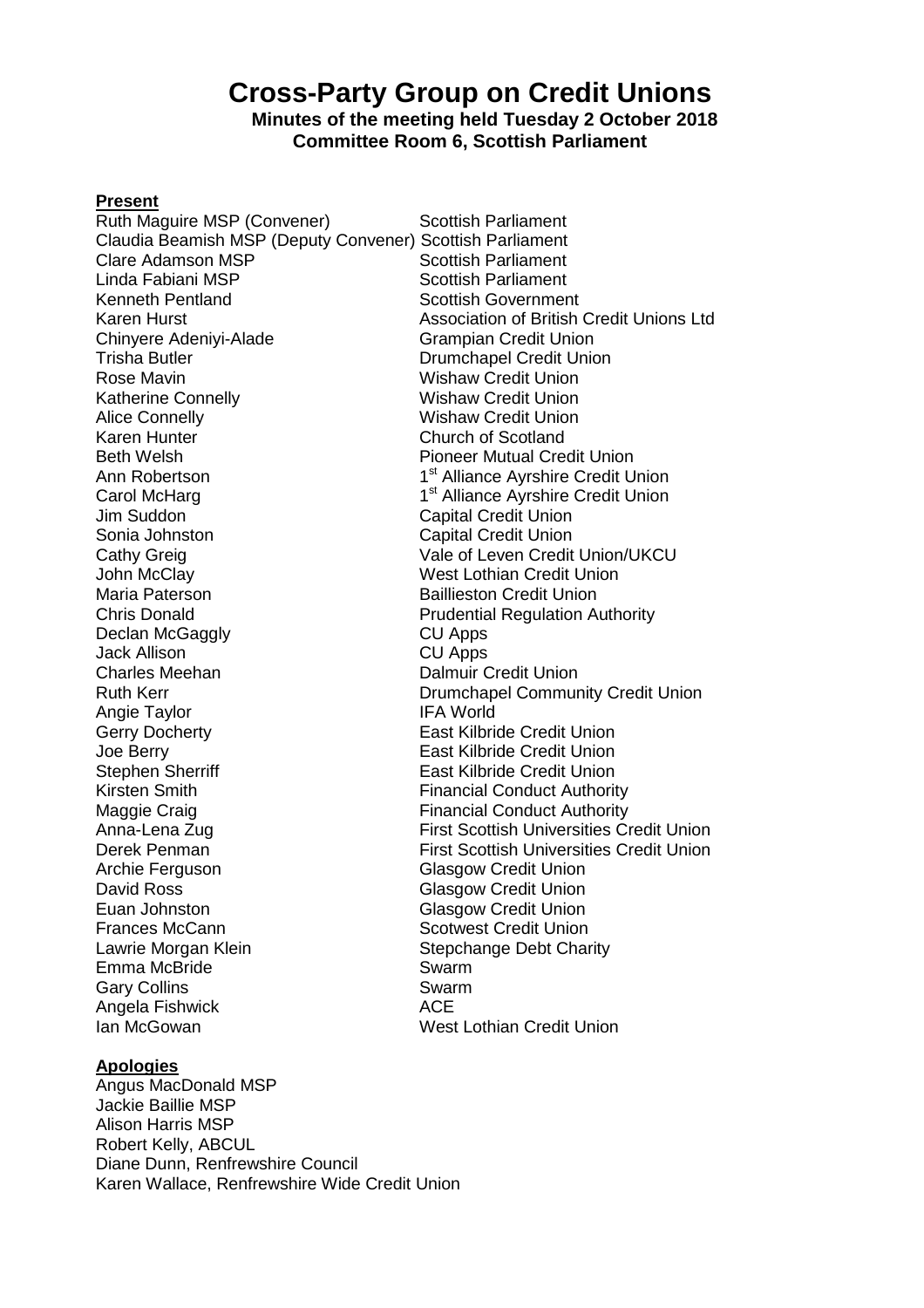Nancy MacGillvray, ACE Angela Hampson, Drumchapel Community Credit Union

# **Introduction**

Ruth Maguire MSP, Convenor, welcomed the group to the meeting and noted her colleagues Claudia Beamish MSP, Clare Adamson MSP, and Linda Fabiani MSP were in attendance.

It was noted that the AGM, although advertised, would take place at a later date with the members of the group.

#### **Update from Scottish Government**

Kenny Pentland, of the Scottish Government, provided an update on the credit union awareness campaign, which is due to launch in November.

- The campaign will launch on 12 November for 4 weeks, across radio stations, outdoor adverts, social media and local press.
- Credit unions are encouraged to update the Find Your Credit Union site, and pass on any case studies that could be useful for press activity.
- There were questions about where the outdoor adverts will run, whether the campaign will target young people and the reach of the activity.

## **Credit Unions in Partnership**

The convenor introduced three credit unions to speak about the work they are doing in partnership at the moment.

#### *East Kilbride Credit Union Home Start Scheme*

Stephen Sherriff, of East Kilbride Credit Union spoke about the scheme they launched earlier this year, which aims to assist first time buyers onto the property ladder. The scheme works in partnership with an independent financial advisor, and requires all participants to save for a set period of time, before providing them with a loan for a deposit.

The discussion covered the following points:

- How much of a savings commitment would be required before the loan was given, when the money was released, and the APR.
- The risk to the credit union the loan as given as a second charge mortgage, though to date East Kilbride has seen no delinquency in the scheme.

## *1 st Alliance Ayrshire Credit Union/Better Off North Ayrshire*

Carol McHarg, Chief Executive of 1<sup>st</sup> Alliance Ayrshire Credit Union, spoke about the partnership the credit union has with both their local council and other partners in the area. The scheme is funded by the European Social Fund and the Big Lottery Fund and aims to collectively improve money management in the area. Because the scheme aims to ensure that those in need of advice are not being passed around, the scheme prioritises partnership working – the credit union has employed a case worker to offer holistic advice to those who they are in contact with, for example energy advice, housing advocacy, white goods provision.

The scheme has presented several challenges, including individuals with complex needs, a higher delinquency rate on loans, and as a result the credit union has had to adjust their loan policies. However, it has also resulted in 201 loans being issued (52 for furniture), 459 people receiving budget support, 886 people receiving energy advice, 700 people receiving online money guidance, and 206 people receiving debt advice.